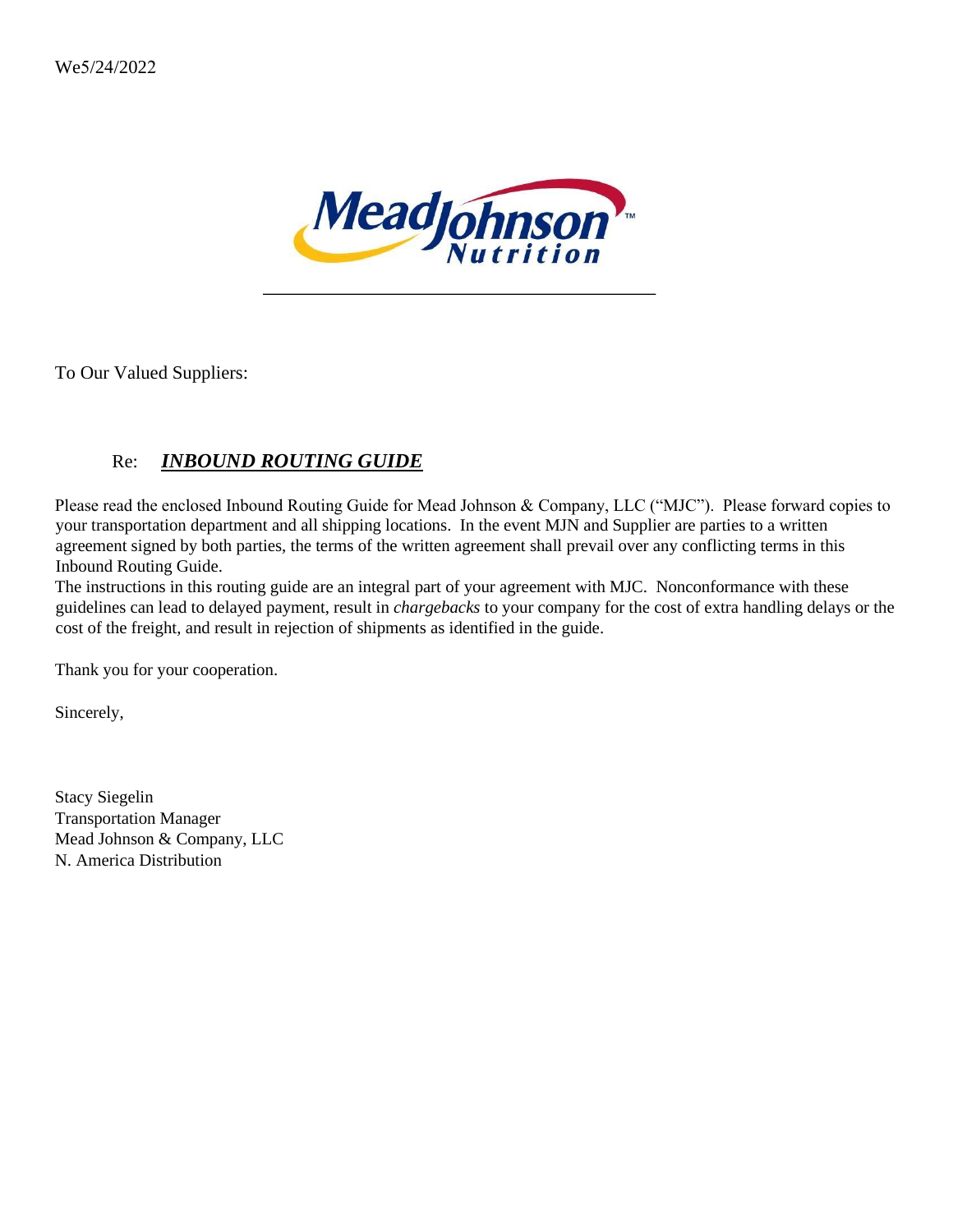# Table of Contents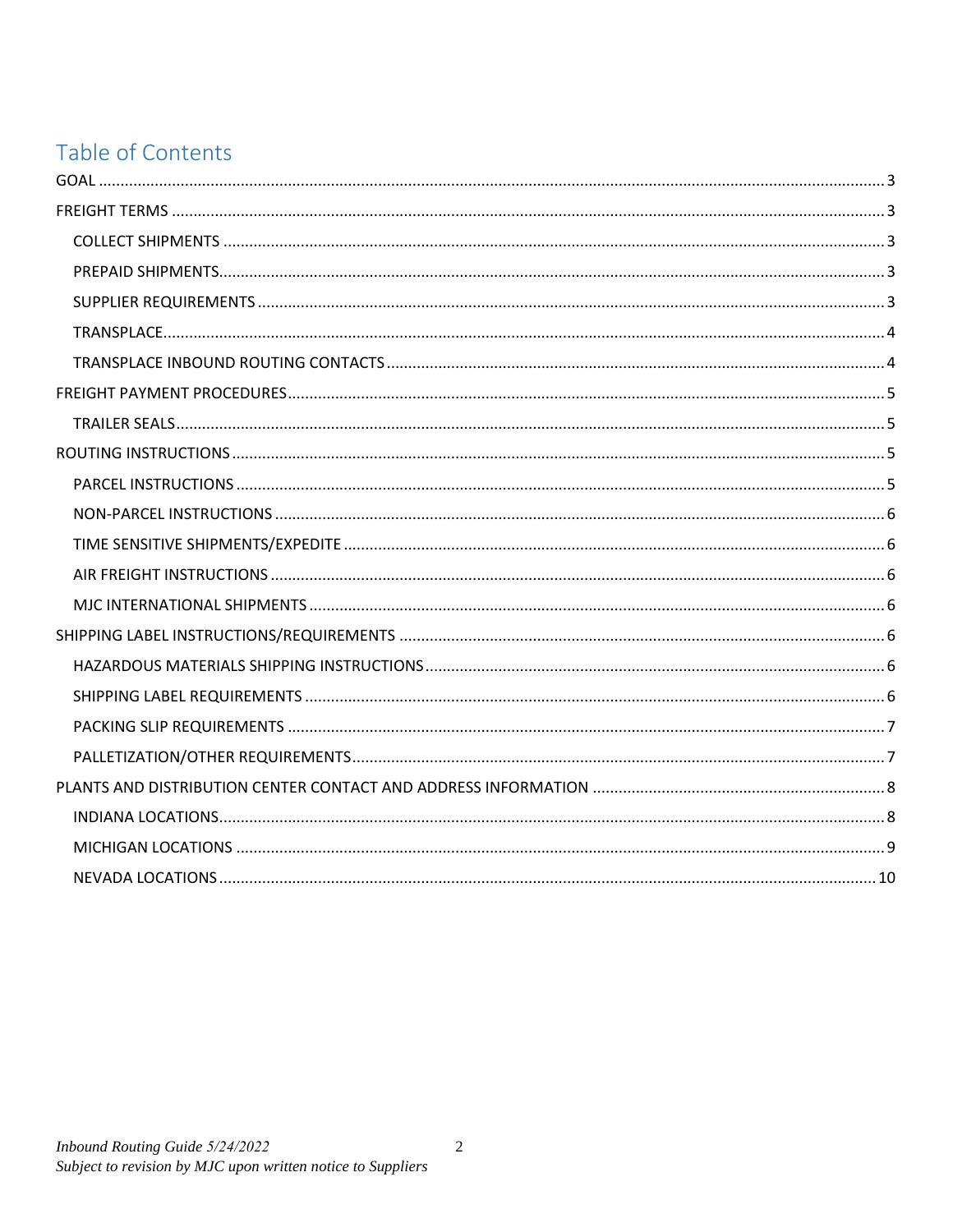## **PURPOSE**

The purpose of this procedure is to identify shipping practices and simplify processes to support MJC as it relates to shipments to our Indiana, Michigan, Nevada, and third party manufacturing facilities. **All moves must be identified by Purchase Order numbers.** 

## <span id="page-2-0"></span>**GOAL**

The goal of this guide is to provide contact information, routing instructions, packaging and palletization information, and dock availability to ease supplier routing decisions, reduce costs, and ease dock congestion.

## <span id="page-2-1"></span>**FREIGHT TERMS**

#### <span id="page-2-2"></span>**COLLECT SHIPMENTS**

Please ship all orders freight collect **unless:**

- The purchase order terms are prepaid; or
- The order is shipped to a facility other than MJC and MJC has agreed to pay freight charges; these orders should ship 3rd party billing\*; or
- The terms are prepaid and add. (The supplier pays freight and bills MJ back on their invoice for the material shipped).

#### <span id="page-2-3"></span>**PREPAID SHIPMENTS**

MJC purchase orders ("PO") with prepaid freight should be routed by shipper. Please follow shipping guidelines for trailer and security requirements set forth in this guide.

**\*For collect and 3rd party billing shipments, carriers should send freight bills proceeded by a call to Transplace, per contact info on pages 4-5 to:**

**Mead Johnson & Company LLC C/O Transplace P O Box 425 Lowell, AR 72745**

#### <span id="page-2-4"></span>**SUPPLIER REQUIREMENTS**

The MJC purchase order and the Inbound delivery numbers are the guiding documents for shipping. The supplier/shipper must provide all MJC **purchase order numbers on the bill of lading ("BOL")**. If multiple purchase orders are contained in the same shipment, all purchase orders must be referenced. The Inbound delivery number is another guiding document for shipping. The supplier/shipper must provide all Inbound delivery numbers on the bill of lading ("BOL"). If multiple inbound delivery numbers are contained in the same shipment, all Inbound delivery numbers must be referenced. Shipper BOL's must reference the delivery address from the PO, as well as be shipped to meet the due date. In addition, the manufacturing site noted on the PO should also be referenced on the carrier BOL. In some cases deliveries may be shipped early/late but only after **approval from the material planner who wrote the PO**. All systems, records and documents should reference the agreed upon delivery date. Failure to provide the purchase order number and Inbound delivery number or follow these instructions may result in delay of payment and/or noncompliance charges.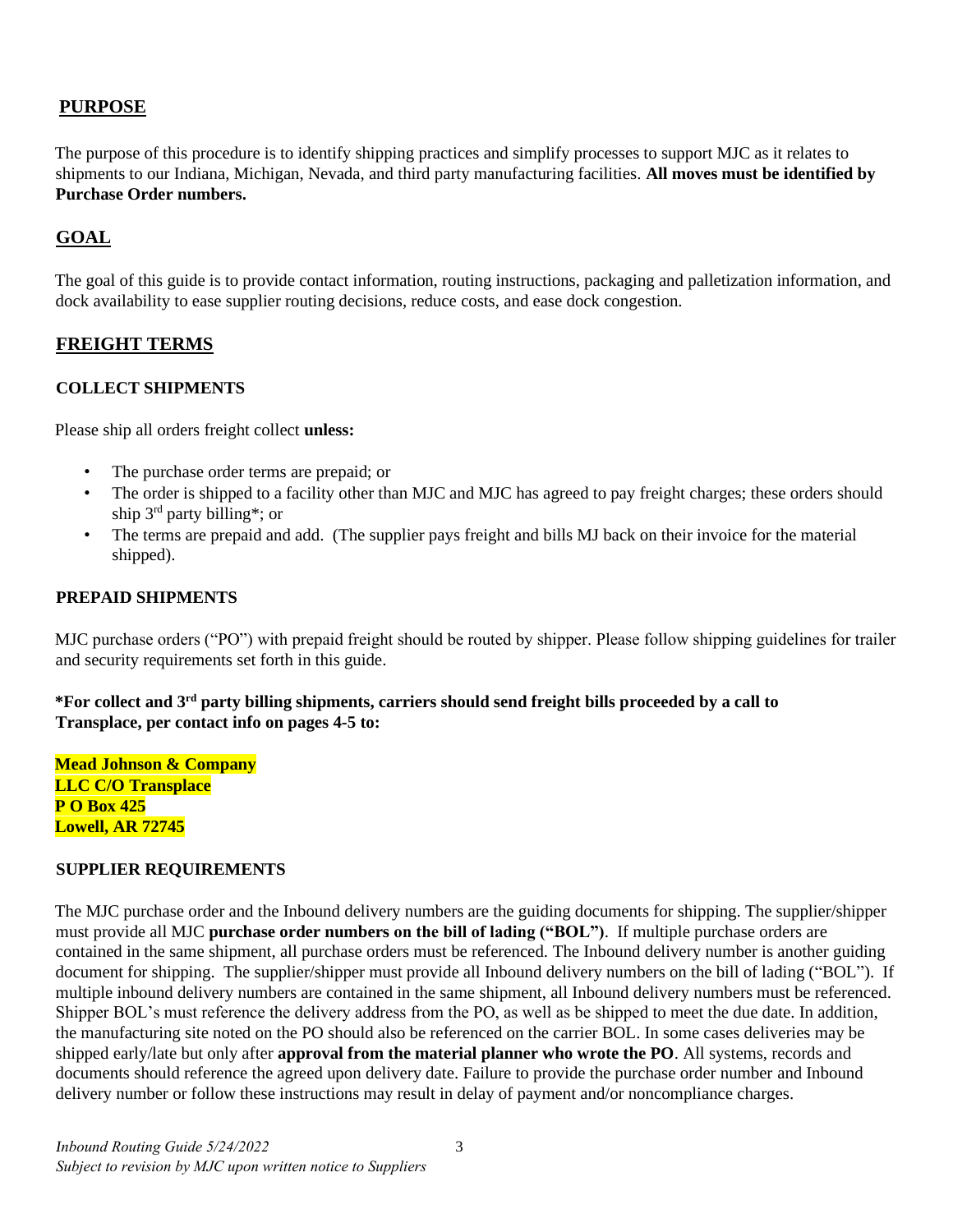#### <span id="page-3-0"></span>**TRANSPLACE**

Transplace has been contracted by MJC to provide carrier routing, as well as, complete pre-audit and pay freight bills. For POs written under collect freight terms Transplace will route trucks, pre-audit and pay MJC freight bills.

Failure to notify Transplace of shipment details, including using non-preferred carriers, may result in noncompliance charges. All vendors are required by MJN to release their Purchase orders in the Transplace portal via the OMS tool. Notification should be through OMS, with the following shipment details noted;

- Shipper;
- Consignee;
- $\cdot$  PO#:
- Carrier PRO #;
- Ship date;
- Freight Class;
- Pieces;
- Weight; and
- # of Pallets;

TRANSPLACE must be contacted a minimum of **48 hours prior to pickup** in order to provide time needed to secure transportation.

#### <span id="page-3-1"></span>**TRANSPLACE INBOUND ROUTING CONTACTS**

Stephen Parker Operations Manager 479-770-7458 Stephen.Parker@transplace.com

Heather Green General Manager (479) 770-7752 Heather.Green@transplace.com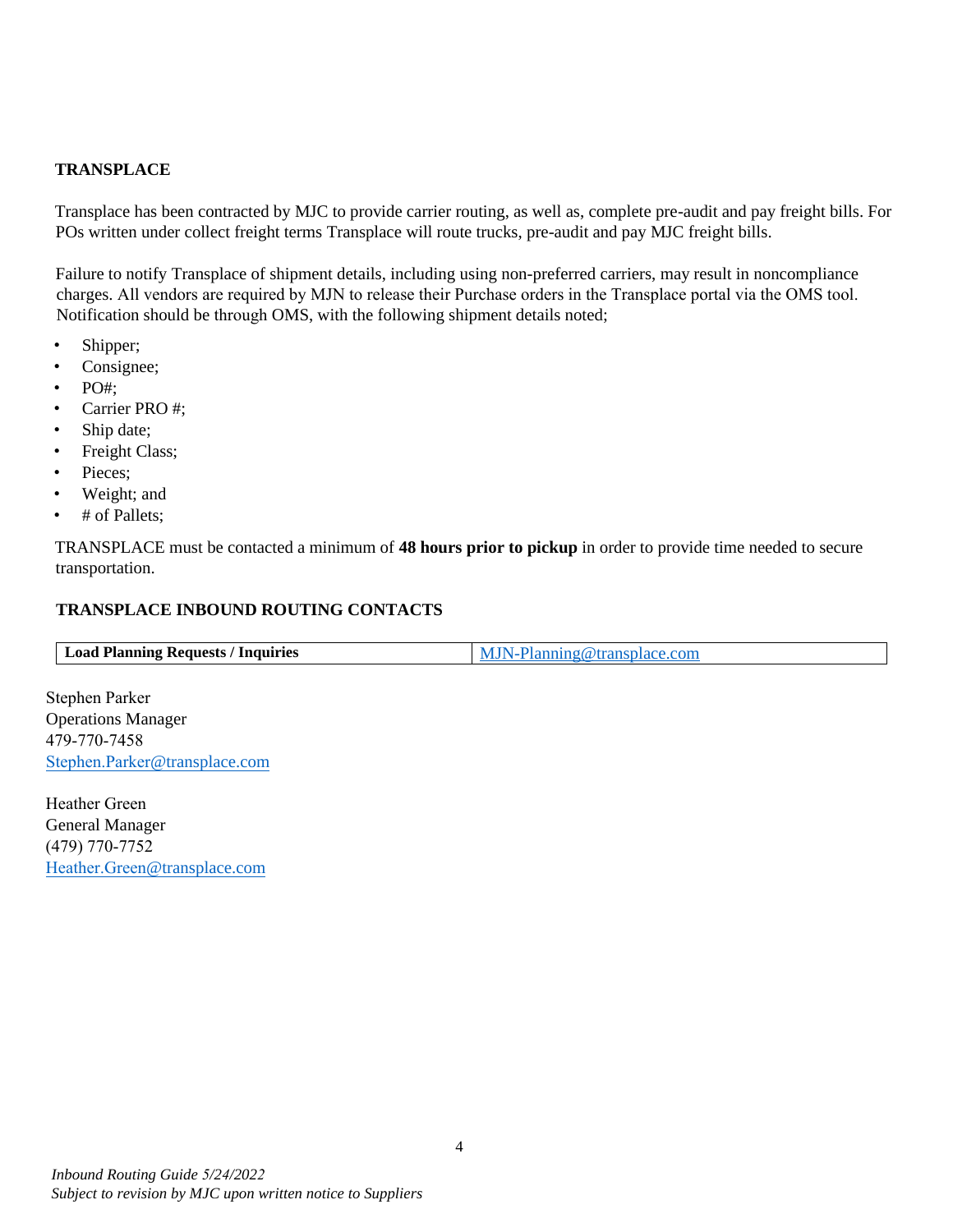## **[FREIGHT PAYMENT PRO](mailto:Kevin.Watkins@transplace.com)CEDURES**

*Submit bills to:* 

**Mead Johnson & Company, LLC C/O Transplace Texas, LP P O Box 425 Lowell, AR 72745** 

<span id="page-4-0"></span>**TRAILER SEALS** 

- <span id="page-4-1"></span>• Supplier/shipper must ensure all trailers are sealed at origin upon successful loading and that the seal number is documented on the BOL, Bill of Lading. All Products must be shipped in accordance all applicable laws, rules and regulations. Extra expenses sustained, as a result of the Supplier/shipper's failure to comply with MJC's requirements stated herein and shipping instructions shall be the responsibility of the Supplier/shipper. This applies to LTL shipments as well.
- For inbound shipments that are received with a seal broken or missing; the product will be immediately quarantined until further notice. Notification will be sent to the MJC Transportation Manager, MJC Corporate Security, local QA/QC contact, and the Carrier. Results of the investigation conducted by MJC will dictate disposition of the shipment.
- MJC receiving, not the driver, should remove the seal.

For the avoidance of doubt, the carrier trailer, security, and seal requirements set forth on this page are minimum requirements in addition to (and not in lieu of) supplier/shipper's and/or carrier's duties at law, including the duty of care, or by contract.

## <span id="page-4-2"></span>**ROUTING INSTRUCTIONS**

#### <span id="page-4-3"></span>**PARCEL INSTRUCTIONS**

- Collect shipments weighing **250** pounds or less should be shipped via **UPS Ground** (UPSN).
- UPS account numbers will be provided by the MJC procurement department point of contact.
- If supplier/shipper's shipment does not meet the UPS weight and size restrictions, please follow the LTL routing instructions set forth below. Palletized freight should ship LTL regardless of weight unless it is deemed truckload by the below criteria.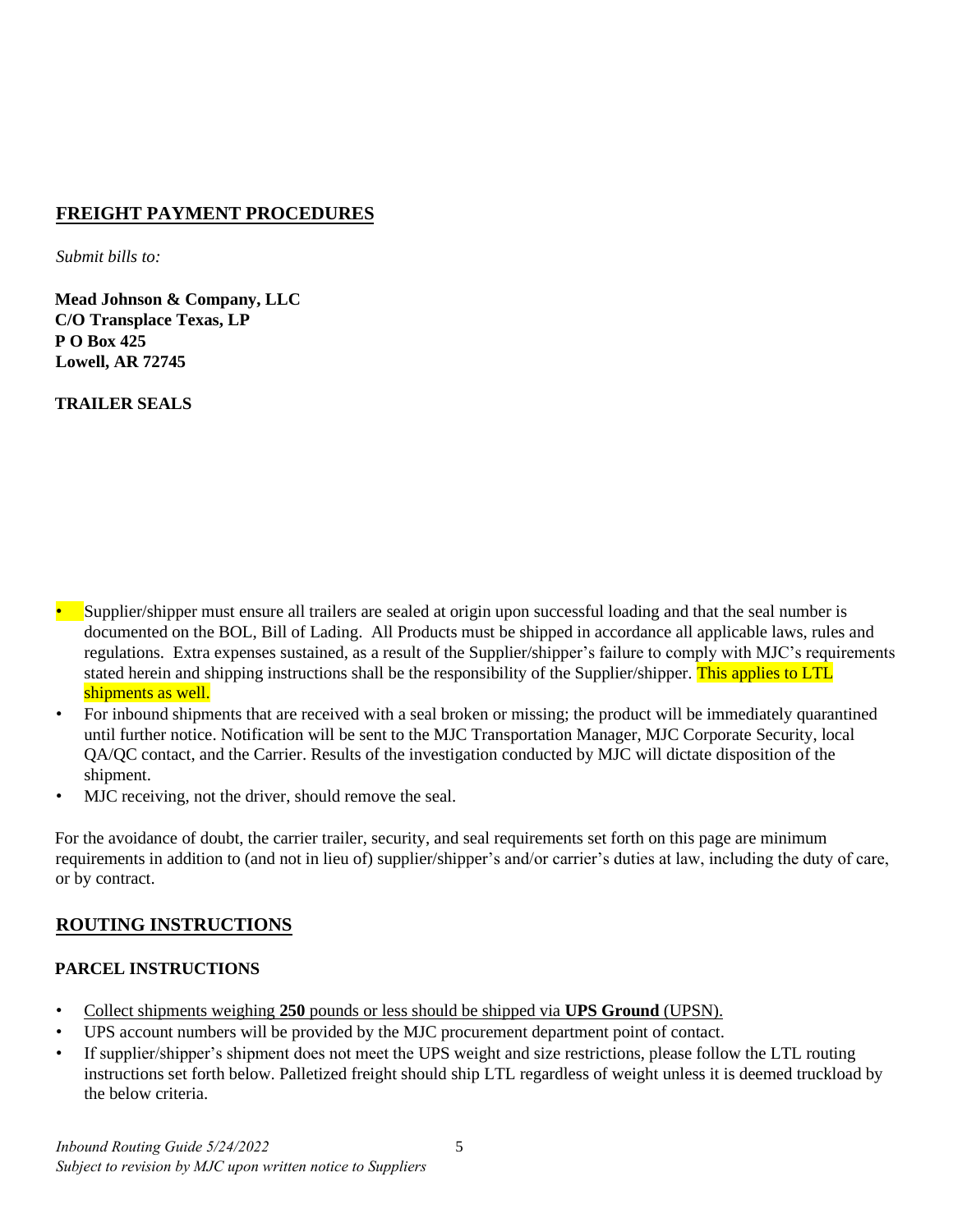• UPS maintains limited liability for shipments. For high value freight (valued at over \$1,000), Supplier should contact Transplace to arrange freight regardless of weight.

## <span id="page-5-0"></span>**NON-PARCEL INSTRUCTIONS**

For all collect inbound movements:

• If you have an issue with the Supplier Portal, please email Transplace for routing instructions (see contacts listed on pages 4-5).

## <span id="page-5-1"></span>**TIME SENSITIVE SHIPMENTS/EXPEDITE**

If a shipment is time sensitive in nature and the delivery needs to be expedited, please email Transplace for routing instructions (see contacts listed on pages 4-5).

#### <span id="page-5-2"></span>**AIR FREIGHT INSTRUCTIONS**

When supplier/shipper is requested by MJC to ship via air freight and MJC will be billed for the freight cost, **supplier/shipper must**:

• Authorization for air freight must come from RB with direction from the requester.

#### <span id="page-5-3"></span>**MJC INTERNATIONAL SHIPMENTS**

- Imports managed by MJC with MJC as the Importer of Record must be initiated through the Import Compliance department at MJC to determine HTS codes and regulatory requirements.
- Globally MJC has relationships with multiple forwarders, but for the U.S., MJC works primarily with Kuehne and Nagel. **Key Contacts for Kuehne-Nagel in Chicago, IL can be reached at 847-290-6344**. Please ask for the MJC account team.
- MJC IMPORT DEPARTMENT **–** 812-429-6409
- MJC EXPORT DEPARTMENT 812-429-5659

## <span id="page-5-4"></span>**SHIPPING LABEL INSTRUCTIONS/REQUIREMENTS**

#### <span id="page-5-5"></span>**HAZARDOUS MATERIALS SHIPPING INSTRUCTIONS**

• All shipments of hazardous materials and dangerous goods must conform to the conditions and specifications as published by the Department of Transportation in Title 49 CFR, or otherwise as required by applicable law or regulation.

#### <span id="page-5-6"></span>**SHIPPING LABEL REQUIREMENTS**

The shipping label must have all of the following:

- The full MJC purchase order number (including release number if applicable);
- The complete ship to address as shown on the MJC purchase order, including any company contact (example Attn: John Doe, Research Dept.);
- Labels placed on top of non-palletized boxes. Labels on palletized boxes and drums must be on side and face out;
- Pallets should be loaded on trailer in such a way that the labels can be read without removing the pallet; and
- Number of packages/pallets included in shipment (example  $-1$  of 3).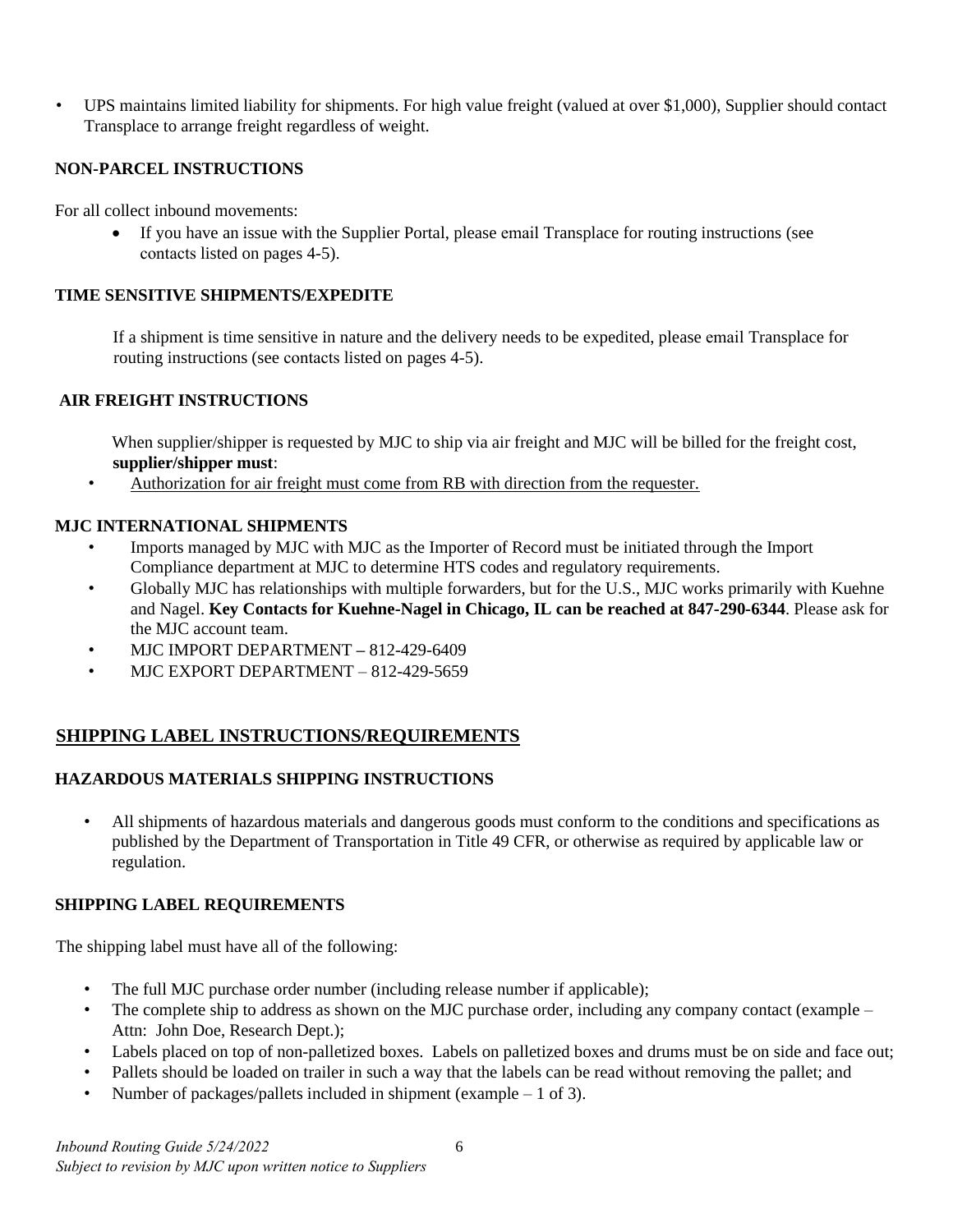## <span id="page-6-0"></span>**PACKING SLIP REQUIREMENTS**

The packing slip must:

- Have the MJC purchase order number (including release number if applicable);
- Have the number of packages included in the shipment;
- Have a full product description of all items as shown on the MJC purchase order (including item numbers as applicable);
- Have a column showing what items are on backorder;
- Have the line items in the same sequence as the items are listed on the MJC purchase order;
- Have the complete ship to address as shown on the MJC purchase order;
- Have net weight;
- Have the supplier's customer service phone number;
- Be placed on top of non-palletized boxes. Packing slip on palletized boxes and drums must be on side and face out; and
- Have MSDS and Certificate of Analysis (CoA), or Certificate of Confirmation (CoC) included as needed.

# <span id="page-6-1"></span>**PALLETIZATION/OTHER REQUIREMENTS**

- Drop shipments must have the MJC purchase order number.
- Adherence to special shipping instructions (i.e., hazardous materials, refrigerated material, and carrier information as described in the MJC routing guide) as shown on the MJC purchase order or as required by supplier/shipper's company.
- Deliveries should adhere to dock receiving/shipping hours as shown on the purchase order and in this guide by site location.
- Each box should contain items for one purchase only.
- Invoice payments will be significantly delayed if materials are sent to locations other than those indicated on the MJC purchase order.
- Pallet requirements are as follows:
- 48(L) x 40(W) x 52(H);
- Four-way entry;
- Stringers should be solid and free of plates, cracks, or double runners;
- Top and bottom lead edge boards should be solid and free of missing wood;
- Interior boards should be solid with at least five on top and three on the bottom deck;
- Nails should all be flush with no protrusions;
- Clean free of debris, dirt or grease; and
- Failure to comply with pallet requirements may result in non-compliance charges.
- Material Pallet Patterns should not include any overhang of the pallet itself that may create damage during loading/unloading or while in transit.
- Slip Sheets must be approved for use prior to shipping. Contact receiving location to verify capability using contact info on pages 9-11 of this guide.
- Palleted raw materials shall be wrapped-around with shrink-film ensuring that all stocks are covered in 360' configuration with sufficient coverage over the top of the pallet to protect the contents from incidental water contact. Wrapping shall be performed in an area verified by the supplier to be free from any flying and crawling insects. The addition of shrouds, as well as the shrink-film procedure described herein, is preferred for all materials shipped in super sacks.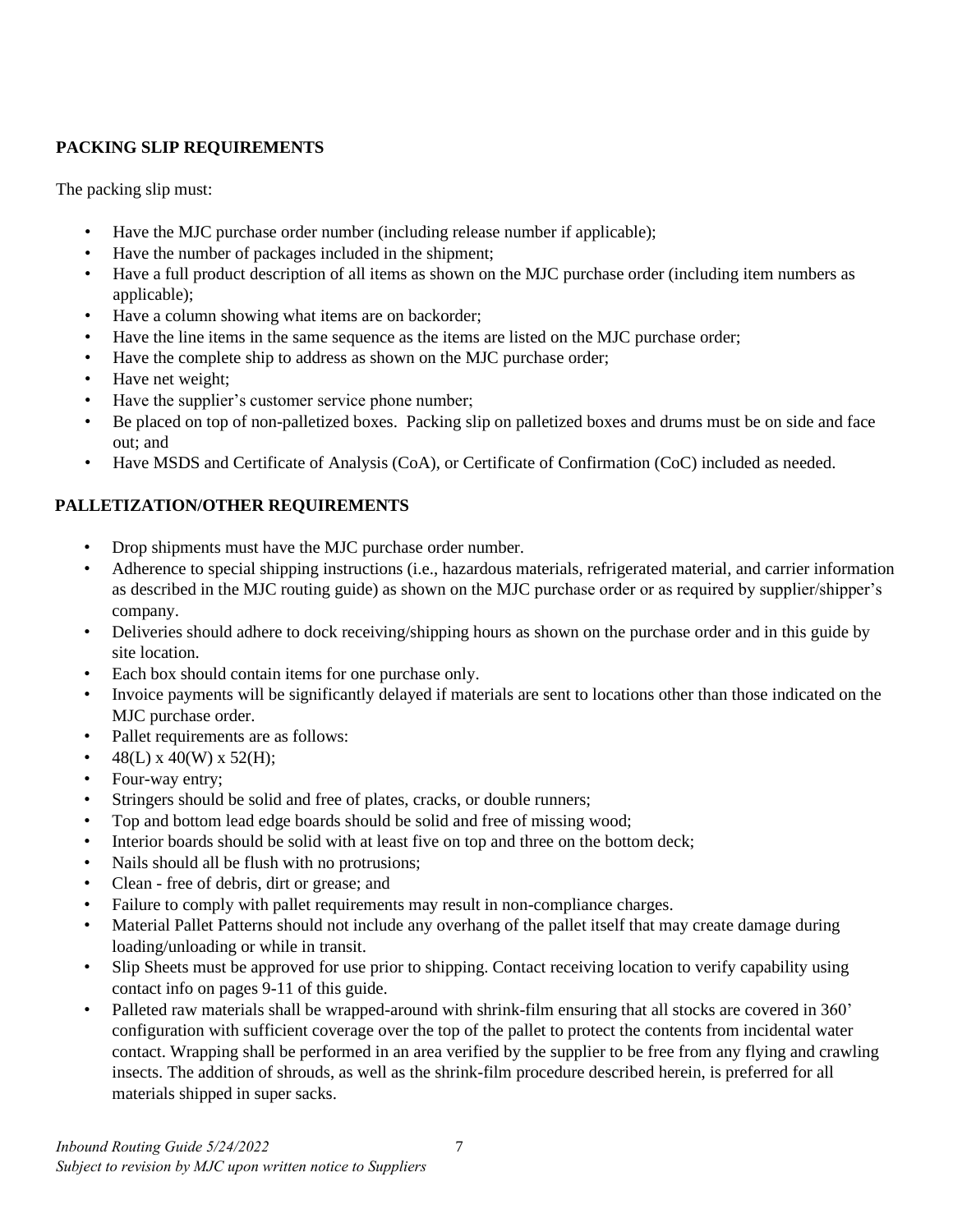- Any supplier utilizing supersaks for shipping must line the wall of the trailer with cardboard to prevent damage or introduction of wood slivers into the supersaks in the event that a wood walled trailer is used for transportation.
- Supplier/shipper shall be responsible for the safe packaging of all Products in packaging materials specified by MJC. Supplier/shipper is required to inspect and take necessary actions to ensure all trailers and their associated loads are dry and are free of debris, dust, dirt, trash, odors, grease, rodents, insects (including, but not limited to Psocids), and pests of any kind, and is responsible for the proper and safe loading of Products onto Food Grade Trailers (hereinafter defined). Food Grade Trailer means a trailer that is not contaminated, nor has the potential to have been contaminated, by the prior use of the trailer for transportation of toxic chemicals, including, but not limited to, pesticides, rodenticides, insecticides and/or other hazardous materials, substances or chemicals, and has not otherwise been used for transportation or been in close proximity of any liquid or solid waste or garbage or any like material. MJC products shall not be commingled with toxic chemicals, including pesticides, rodenticides, insecticides and /or any other hazardous materials, substances or chemicals at any time prior to shipment. Non-conforming equipment should be rejected and not used for transporting of MJC products. Extra expenses sustained, as a result of the Supplier/shipper's failure to comply with MJC's requirements stated herein and shipping instructions shall be the responsibility of the Supplier/shipper.

Supplier shall ensure that the foregoing palletization and other requirements are met with respect to all shipments to MJC. Failure to comply with pallet requirements may result in non-compliance charges. Notwithstanding the foregoing, the requirements set forth on this page are minimum requirements in addition to (and not in lieu of) supplier/shipper's and/or carrier's duties at law, including the duty of care, or by contract.

At receipt, during the inspection of the product, if pallet(s) are found to show signs of being in contact with any liquid, **regardless of the location or amount of liquid contact**, MJC reserves the right to immediately reject the pallet(s) of product and the pallet(s) surrounding up to the entire trailer load due to the potential of a latent defects. The supplier/shipper will be responsible for these damages in full.

# <span id="page-7-0"></span>**PLANTS AND DISTRIBUTION CENTER CONTACT AND ADDRESS INFORMATION**

## <span id="page-7-1"></span>**INDIANA LOCATIONS**

*Mead Johnson & Company, LLC Evansville and Mt. Vernon, IN Delivery Instructions and Directions*

The MJC campus has multiple buildings and sites with multiple dock areas where product may be delivered in Evansville and Mt. Vernon, IN.

It is very important in giving proper directions that the correct destination is known. This should be in the bill of lading address for any shipment to MJC, and match what is listed on the purchase order.

#### **1. MJC, Evansville Main Plant**

2400 W. Lloyd Expressway Evansville, IN 47721-0001

| <b>Building/Dock 3 and 41</b>                                 | <b>Building/Dock 33</b>                                                       |
|---------------------------------------------------------------|-------------------------------------------------------------------------------|
| <b>Receiving Hours:</b> 7:00 am $- 2:00$ pm Central (Mon-Fri) | <b>Receiving Hours:</b> $5:00 \text{ am} - 1:00 \text{ pm}$ Central (Mon-Fri) |
| Dock $3 - 812 - 429 - 5087$                                   | Appointments Necessary: Call 812-429-8519                                     |
| Dock $41 - 812 - 429 - 8519$                                  |                                                                               |

Indirect shipments (machine parts, cleaning supplies, etc.) typically go to dock 3.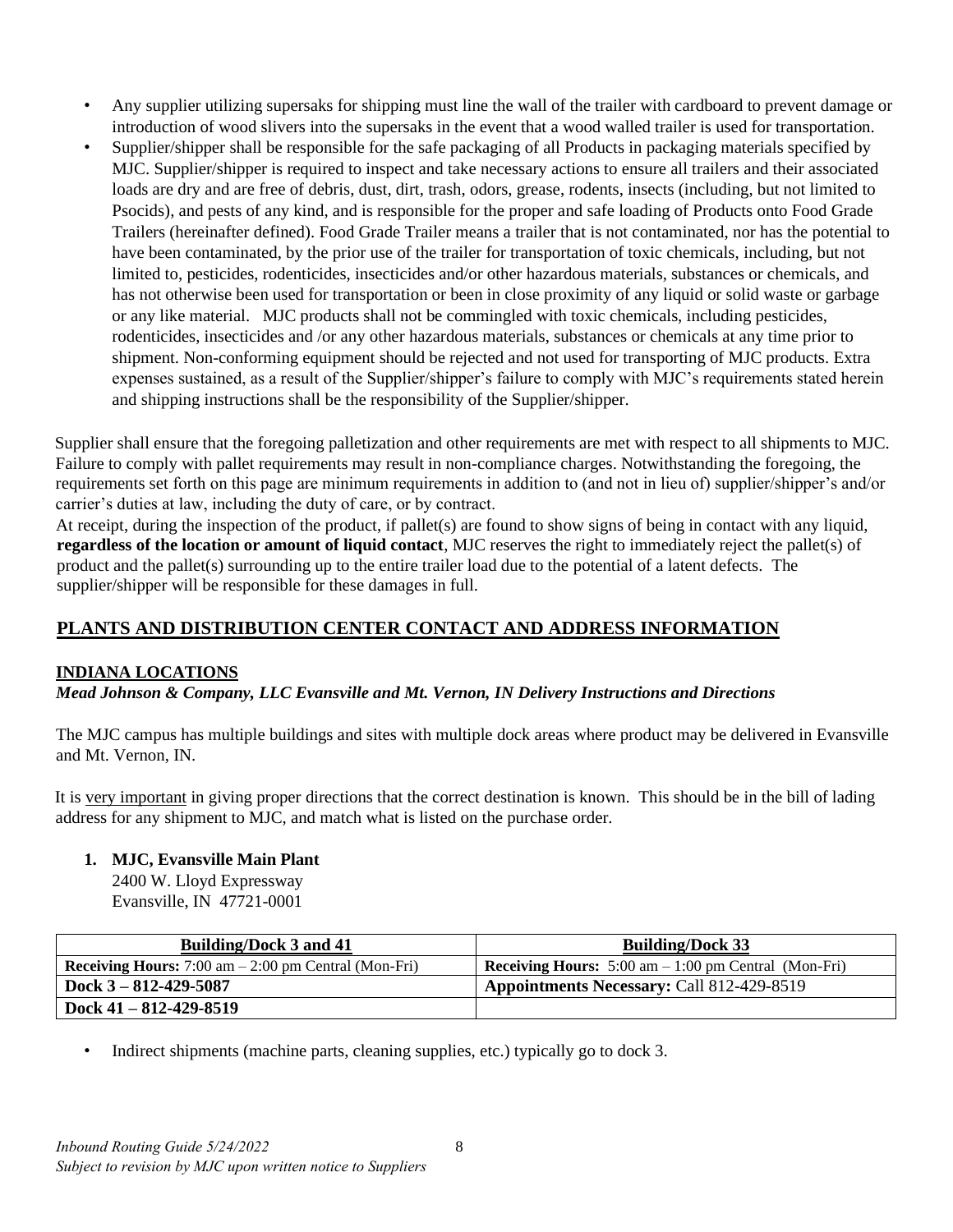#### **2. MJC Distribution Center**

3101 Highway 62 East Mt. Vernon, IN 47620

**Raw Material/Component Receiving Hours:** 7:00 a.m. to 2 p.m. Central (Mon-Fri) Appointments Necessary 24 hours in advance-812-833-3795

**Finished Goods Receiving Hours:** Open 24 Hours a day, Central (Mon-Fri) Appointments Necessary 24 hours in advance-812-833-3797

Contact either dock for direction on indirect shipments.

#### <span id="page-8-0"></span>**MICHIGAN LOCATIONS**

#### *Mead Johnson & Company, LLC Zeeland, MI Delivery Instructions and Directions*

MJC has four (4) different locations where product may be delivered to the Zeeland, MI plants.

It is very important in giving proper directions that the correct destination is known. This should be in the bill of lading address for any shipment to MJC.

|                        |                  | (Materials for Foreign Trade Zone) |  |
|------------------------|------------------|------------------------------------|--|
| 1. MJC ZIPP Plant      | <b>MJC Nutr.</b> |                                    |  |
| 100 N. Fairview Street |                  | Foreign Trade Zone                 |  |
| Zeeland, MI 49464      | OR.              | 43B Inbound                        |  |
|                        |                  | 100 Fairview Street                |  |
|                        |                  | Zeeland, MI 49464                  |  |
|                        |                  |                                    |  |

- **Receiving Hours:** 24 hours per day  $-7$  days per week
- Appointments are Mandatory, 24 hours in advance and must be made between the hours of 6am and 2:30pm Eastern
- Contact: Shipping Coordinator for appointments-(616) 748-7215.

#### **2. MJC ZIPP Plant**

Bulk Liquids

- **Receiving Hours:** Call for receiving hours
- Standing appointments established Call (616) 748-7108 for changes/issues.
- Appointments should be scheduled at least 24 hours in advance.

### **3. MJC-Main Street Plant**

725 E. Main Street Zeeland, MI 49464

- **Receiving Hours:** 7:00 am 1:30 pm Eastern (Mon-Fri)
- Appointments are Mandatory, 24 hours in advance and must be made between the hours of 6am and 2:30pm Eastern
- Contact: Shipping Coordinator for appointments-(616) 748-7115.